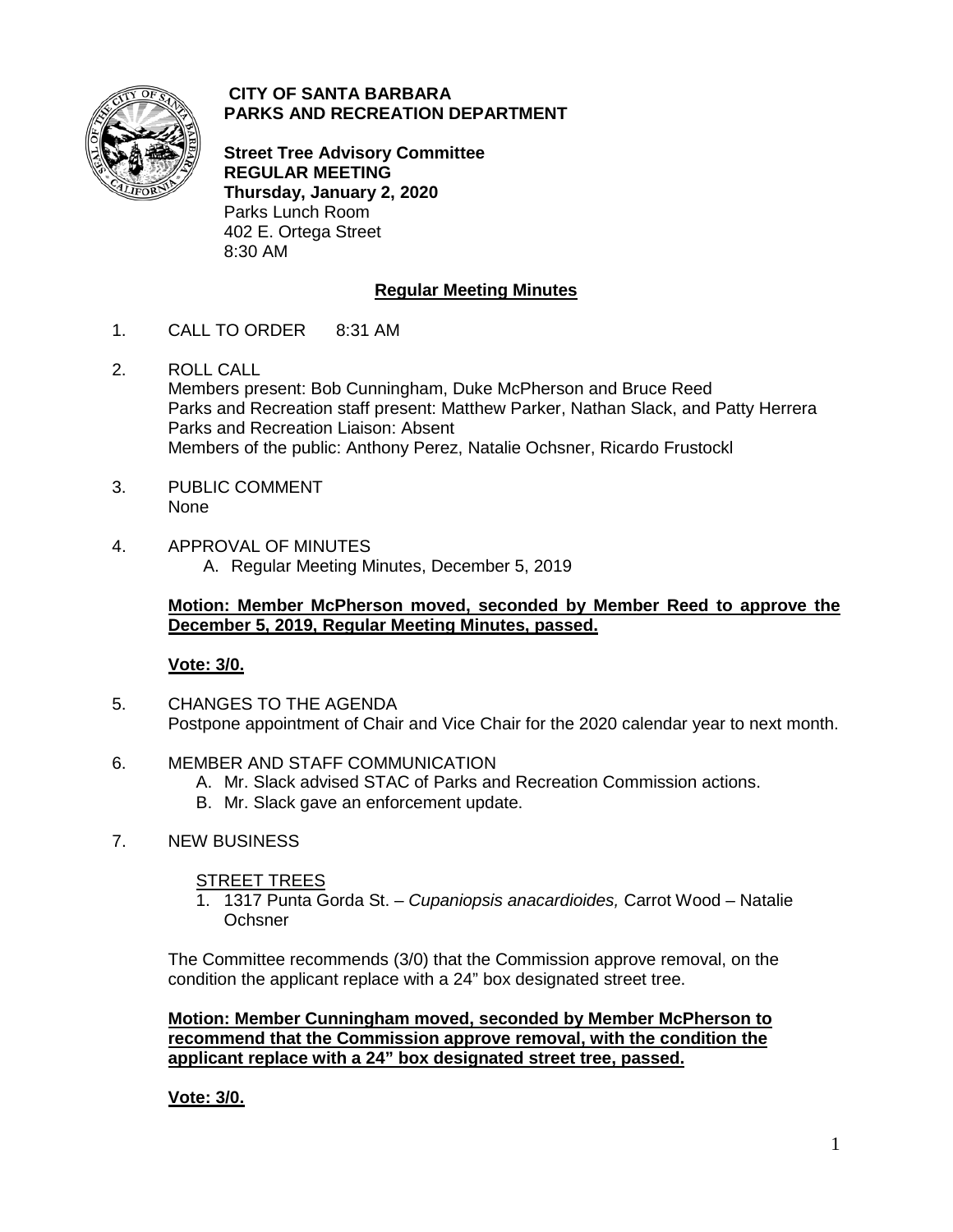## **SETBACK TREES**

2. 1212 Punta Gorda St. – *(1) Aesculus hippocastanum,* Common Horsechestnut, *(1) Ficus benjamina*, Weeping Fig, and *(1) Ceiba speciosa,* Floss Silk Tree – Ricardo Frustockl

The Committee moved to continue item to next month; awaiting an arborist report.

## **Motion: Member Cunningham moved, seconded by Member McPherson to recommend that the item continue to next month, passed.**

## **Vote: 3/0.**

3. 1171 Crestline Dr. – *Ficus benjamina,* Weeping Fig – Anthony R. Perez

The Committee recommends that the Commission approve removal, on the condition the applicant replace with a tree that can achieve a mature height of 25 feet, and that it be planted within the front setback.

**Motion: Member Cunningham moved, seconded by Member McPherson to recommend that the Commission approve removal, with the condition the applicant replace with a tree that can achieve a mature height of 25 feet, and that it be planted within the front setback, passed.**

## **Vote: 3/0.**

- 8. STREET TREE MASTER PLAN
- 9. OLD BUSINESS STREET TREE MASTER PLAN
	- 1. 700, 900 1000 blocks of E. Yanonali St. consider an alternate designation STAC

The Committee recommends that the Commission approve *Brachychiton acerifolius*, Flame Tree, *Brachychiton discolor*, Queensland Lacebark, as co-designations for the 700 block of E. Yanonali St., and *Spathodea campanulata*, African Tulip Tree, *Quercus tomentella*, Island Oak, and *Nuxia floribunda*, Forest Elder, as co-designations for the 900 – 1000 blocks of E. Yanonali St.

**Motion: Member Cunningham moved, seconded by Member McPherson to recommend that the Commission approve** *Brachychiton acerifolius***, Flame Tree,**  *Brachychiton discolor***, Queensland Lacebark, as co-designations for the 700 block of E. Yanonali St., and** *Spathodea campanulata***, African Tulip Tree,** *Quercus tomentella***, Island Oak, and** *Nuxia floribunda***, Forest Elder, as co-designations for the 900 – 1000 blocks of E. Yanonali St., passed.**

## **Vote: 3/0.**

2. 300 – 600 blocks of Laguna St. – consider an alternate designation – STAC

The Committee moved to continue item to next month.